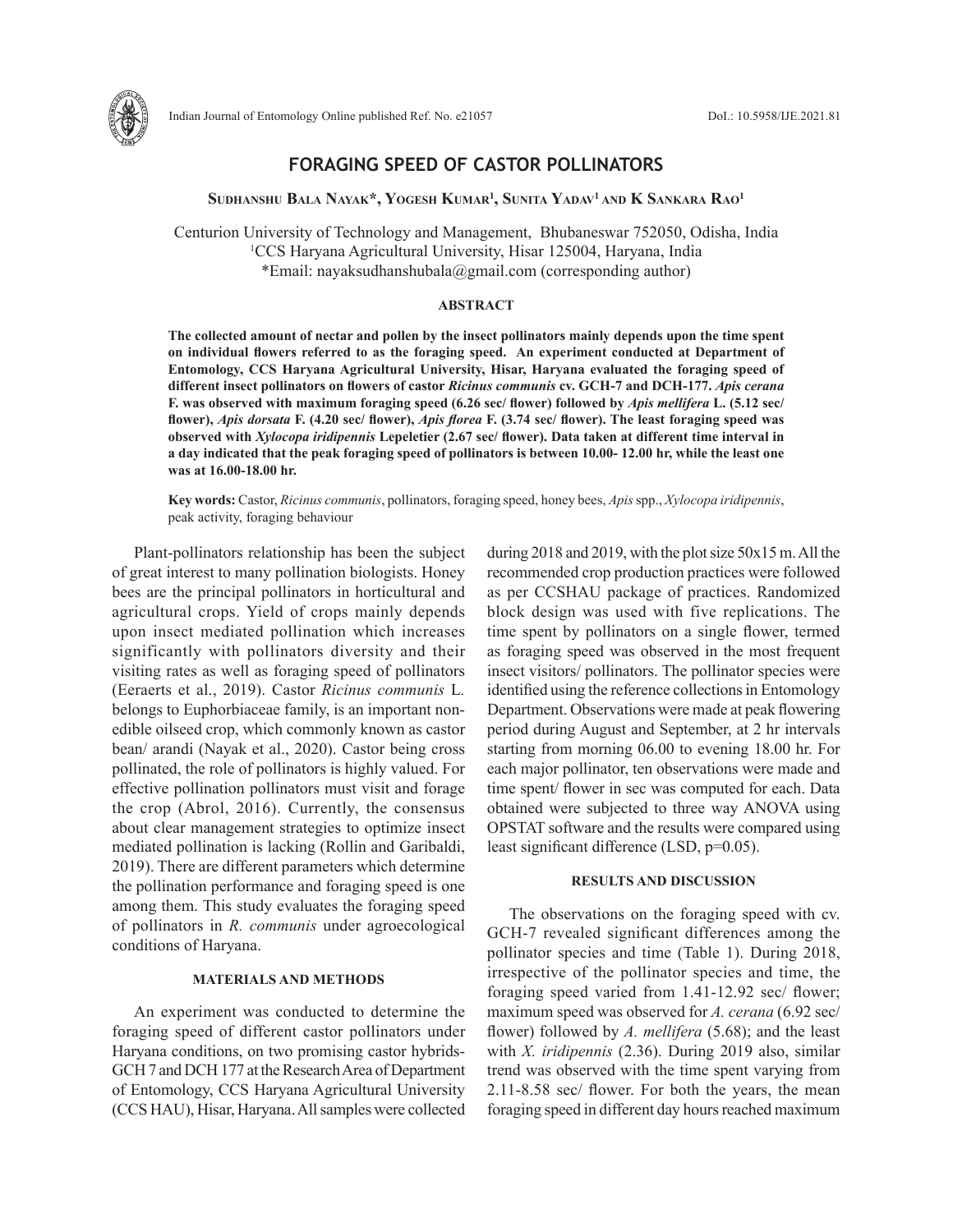| $0:00 \text{ hr}$<br>$08:00-$ |                                                                              | 2018                                                                                                     |                                                                                                                                                                                                                                                                        |                |                                                                                                                                                                                                                                                                                                                                                                                                                                                                | Time spent/ flower (sec)                                                                                                |                                                                                                                                                                                                                                                                                                   |                                                                                                                                                                                                                                                                                                                 | 2019                                                                                                                                                                                                                                                                           |                             |                                                                                                                                                                                                                                                                                                               |                                                                                                                                                                                                                                                                    |                                                                                                                                                                                                                                                                            |
|-------------------------------|------------------------------------------------------------------------------|----------------------------------------------------------------------------------------------------------|------------------------------------------------------------------------------------------------------------------------------------------------------------------------------------------------------------------------------------------------------------------------|----------------|----------------------------------------------------------------------------------------------------------------------------------------------------------------------------------------------------------------------------------------------------------------------------------------------------------------------------------------------------------------------------------------------------------------------------------------------------------------|-------------------------------------------------------------------------------------------------------------------------|---------------------------------------------------------------------------------------------------------------------------------------------------------------------------------------------------------------------------------------------------------------------------------------------------|-----------------------------------------------------------------------------------------------------------------------------------------------------------------------------------------------------------------------------------------------------------------------------------------------------------------|--------------------------------------------------------------------------------------------------------------------------------------------------------------------------------------------------------------------------------------------------------------------------------|-----------------------------|---------------------------------------------------------------------------------------------------------------------------------------------------------------------------------------------------------------------------------------------------------------------------------------------------------------|--------------------------------------------------------------------------------------------------------------------------------------------------------------------------------------------------------------------------------------------------------------------|----------------------------------------------------------------------------------------------------------------------------------------------------------------------------------------------------------------------------------------------------------------------------|
|                               |                                                                              |                                                                                                          |                                                                                                                                                                                                                                                                        |                |                                                                                                                                                                                                                                                                                                                                                                                                                                                                |                                                                                                                         |                                                                                                                                                                                                                                                                                                   |                                                                                                                                                                                                                                                                                                                 |                                                                                                                                                                                                                                                                                |                             |                                                                                                                                                                                                                                                                                                               |                                                                                                                                                                                                                                                                    | Pooled                                                                                                                                                                                                                                                                     |
|                               | $2:00 \text{ hr}$<br>10:00                                                   | $14:00 \text{ hr}$<br>$12:00-$                                                                           | $6:00 \;{\rm hr}$<br>$14:00-$                                                                                                                                                                                                                                          | 8:00h<br>16:00 | Mean                                                                                                                                                                                                                                                                                                                                                                                                                                                           | 18:00 h<br>06:00-                                                                                                       | $0.00 \text{ h}$<br>08:00-                                                                                                                                                                                                                                                                        | $2:00 \;h$<br>10:00                                                                                                                                                                                                                                                                                             | $14:00 \text{ h}$<br>$12:00-$                                                                                                                                                                                                                                                  | $6:00 \text{ hr}$<br>14:00- | $8:00 \; \mathrm{h}$<br>16:00                                                                                                                                                                                                                                                                                 | Mean                                                                                                                                                                                                                                                               | mean                                                                                                                                                                                                                                                                       |
|                               | 5.01                                                                         |                                                                                                          |                                                                                                                                                                                                                                                                        |                |                                                                                                                                                                                                                                                                                                                                                                                                                                                                |                                                                                                                         |                                                                                                                                                                                                                                                                                                   |                                                                                                                                                                                                                                                                                                                 |                                                                                                                                                                                                                                                                                |                             |                                                                                                                                                                                                                                                                                                               | $\frac{3.93}{2.22}$                                                                                                                                                                                                                                                |                                                                                                                                                                                                                                                                            |
|                               | (2.64)                                                                       | 5.54<br>2.55)<br>7.60                                                                                    | $3.63$<br>$(2.15)$<br>$4.85$                                                                                                                                                                                                                                           |                |                                                                                                                                                                                                                                                                                                                                                                                                                                                                | (2.01)                                                                                                                  | $3.61$<br>$(2.14)$<br>$4.79$                                                                                                                                                                                                                                                                      | $5.45$<br>(2.54)                                                                                                                                                                                                                                                                                                | $\frac{4.92}{(2.43)}$<br>4.78                                                                                                                                                                                                                                                  |                             |                                                                                                                                                                                                                                                                                                               |                                                                                                                                                                                                                                                                    |                                                                                                                                                                                                                                                                            |
| 5.81                          | 7.87                                                                         |                                                                                                          |                                                                                                                                                                                                                                                                        |                |                                                                                                                                                                                                                                                                                                                                                                                                                                                                |                                                                                                                         |                                                                                                                                                                                                                                                                                                   |                                                                                                                                                                                                                                                                                                                 |                                                                                                                                                                                                                                                                                |                             |                                                                                                                                                                                                                                                                                                               |                                                                                                                                                                                                                                                                    |                                                                                                                                                                                                                                                                            |
| (2.61)                        | (2.97)                                                                       | $\frac{2.93}{8.19}$                                                                                      |                                                                                                                                                                                                                                                                        |                |                                                                                                                                                                                                                                                                                                                                                                                                                                                                |                                                                                                                         |                                                                                                                                                                                                                                                                                                   |                                                                                                                                                                                                                                                                                                                 |                                                                                                                                                                                                                                                                                |                             |                                                                                                                                                                                                                                                                                                               |                                                                                                                                                                                                                                                                    |                                                                                                                                                                                                                                                                            |
| 6.07                          | 12.92                                                                        |                                                                                                          |                                                                                                                                                                                                                                                                        |                |                                                                                                                                                                                                                                                                                                                                                                                                                                                                |                                                                                                                         |                                                                                                                                                                                                                                                                                                   |                                                                                                                                                                                                                                                                                                                 |                                                                                                                                                                                                                                                                                |                             |                                                                                                                                                                                                                                                                                                               |                                                                                                                                                                                                                                                                    |                                                                                                                                                                                                                                                                            |
| (2.65)                        | (3.73)                                                                       | $\begin{array}{c} 3.03 \\ 4.28 \\ 2.29 \\ 3.85 \\ 2.20 \\ 2.65 \end{array}$                              | $\begin{array}{l} (1,2,3,4)\\ (2,4,5,5,6)\\ (3,5,6,7,8,8)\\ (4,5,6,7,8,8)\\ (5,5,6,7,8,8)\\ (6,5,6,7,8,8)\\ (7,5,6,7,8,8)\\ (8,5,6,7,8,8)\\ (9,5,6,7,8,8)\\ (1,5,6,7,8,8)\\ (1,5,6,7,8,8)\\ (1,5,6,7,8,8)\\ (1,5,6,7,8,8)\\ (1,5,6,7,8,8)\\ (1,5,6,7,8,8)\\ (1,5,6,7,$ |                | $\begin{array}{l} \n\overline{11}\\ \overline{13}\\ \overline{12}\\ \overline{13}\\ \overline{14}\\ \overline{15}\\ \overline{16}\\ \overline{18}\\ \overline{18}\\ \overline{18}\\ \overline{19}\\ \overline{18}\\ \overline{19}\\ \overline{19}\\ \overline{19}\\ \overline{10}\\ \overline{13}\\ \overline{13}\\ \overline{13}\\ \overline{13}\\ \overline{13}\\ \overline{13}\\ \overline{14}\\ \overline{12}\\ \overline{13}\\ \overline{14}\\ \overline$ | 4.55<br>$(2.35)$<br>$(3.80)$<br>$(3.10)$<br>$(1.81)$<br>$(3.25)$<br>$(1.81)$<br>$(3.25)$<br>$(1.84)$                    | $\begin{array}{l} (2.40,\\ 6.69,\\ 7.5,\\ 7.5,\\ (12.11)\\ (2.11)\\ (2.12)\\ (2.13)\\ (2.14)\\ (2.15)\\ (2.16)\\ (2.17)\\ (2.18)\\ (2.19)\\ (2.11)\\ (2.10)\\ (2.11)\\ (2.12)\\ (2.14)\\ (2.15)\\ (2.16)\\ (2.17)\\ (2.19)\\ (2.10)\\ (2.11)\\ (2.12)\\ (2.13)\\ (2.14)\\ (2.15)\\ (2.17)\\ (2.1$ | $\begin{array}{r} 7.9 \\ 7.9 \\ 2.9 \\ 8.5 \\ 9.9 \\ 1.47 \\ 1.47 \\ 1.47 \\ 1.47 \\ 1.47 \\ 1.47 \\ 1.47 \\ 1.47 \\ 1.47 \\ 1.47 \\ 1.47 \\ 1.47 \\ 1.47 \\ 1.47 \\ 1.47 \\ 1.47 \\ 1.47 \\ 1.47 \\ 1.47 \\ 1.47 \\ 1.47 \\ 1.47 \\ 1.47 \\ 1.47 \\ 1.47 \\ 1.47 \\ 1.47 \\ 1.47 \\ 1.47 \\ 1.47 \\ 1.47 \\ 1$ | $\begin{array}{l} (2.4, 2.5)\\ (2.4, 2.5)\\ (2.8, 2.5)\\ (2.8, 2.5)\\ (2.8, 2.5)\\ (2.8, 2.5)\\ (2.8, 2.5)\\ (2.8, 2.5)\\ (2.8, 2.5)\\ (2.8, 2.5)\\ (2.8, 2.5)\\ (2.8, 2.5)\\ (2.8, 2.5)\\ (2.8, 2.5)\\ (2.8, 2.5)\\ (2.8, 2.5)\\ (2.8, 2.5)\\ (2.8, 2.5)\\ (2.8, 2.5)\\ (2.8$ |                             | $\begin{array}{l} 2.78 \\ 1.94 \\ 1.37 \\ 2.53 \\ 3.54 \\ 4.87 \\ 5.37 \\ 5.47 \\ 5.47 \\ 5.47 \\ 5.47 \\ 5.47 \\ 5.47 \\ 5.47 \\ 5.47 \\ 5.47 \\ 5.47 \\ 5.47 \\ 5.47 \\ 5.47 \\ 5.47 \\ 5.47 \\ 5.47 \\ 5.47 \\ 5.47 \\ 5.47 \\ 5.47 \\ 5.47 \\ 5.47 \\ 5.47 \\ 5.47 \\ 5.47 \\ 5.47 \\ 5.47 \\ 5.47 \\ 5.$ | $\begin{array}{l} 4.63\\ 7.2,7,83\\ 5.63\\ 7.4,83\\ 7.5,83\\ 8.61\\ 3.62\\ 6.63\\ 7.4,83\\ 7.4,83\\ 7.4,83\\ 7.4,83\\ 7.4,83\\ 7.4,83\\ 7.4,83\\ 7.4,83\\ 7.4,83\\ 7.4,83\\ 7.4,83\\ 7.4,83\\ 7.4,83\\ 7.4,83\\ 7.4,83\\ 7.4,83\\ 7.4,83\\ 7.4,83\\ 7.4,83\\ 7.4,$ | $\begin{array}{l} 4.12\\ 2.06\\ 5.16\\ 2.37\\ 2.48\\ 3.63\\ 4.71\\ 3.69\\ 2.10\\ 4.71\\ 3.69\\ 4.71\\ 4.71\\ 4.71\\ 4.71\\ 4.71\\ 4.71\\ 4.71\\ 4.71\\ 4.71\\ 4.71\\ 4.71\\ 4.71\\ 4.71\\ 4.71\\ 4.71\\ 4.71\\ 4.71\\ 4.71\\ 4.71\\ 4.71\\ 4.71\\ 4.71\\ 4.71\\ 4.71\\ 4.$ |
| 3.30                          | $6.21$<br>(2.68)                                                             |                                                                                                          |                                                                                                                                                                                                                                                                        |                |                                                                                                                                                                                                                                                                                                                                                                                                                                                                |                                                                                                                         |                                                                                                                                                                                                                                                                                                   |                                                                                                                                                                                                                                                                                                                 |                                                                                                                                                                                                                                                                                |                             |                                                                                                                                                                                                                                                                                                               |                                                                                                                                                                                                                                                                    |                                                                                                                                                                                                                                                                            |
| (2.07)                        |                                                                              |                                                                                                          |                                                                                                                                                                                                                                                                        |                |                                                                                                                                                                                                                                                                                                                                                                                                                                                                |                                                                                                                         |                                                                                                                                                                                                                                                                                                   |                                                                                                                                                                                                                                                                                                                 |                                                                                                                                                                                                                                                                                |                             |                                                                                                                                                                                                                                                                                                               |                                                                                                                                                                                                                                                                    |                                                                                                                                                                                                                                                                            |
| 3.90                          |                                                                              |                                                                                                          |                                                                                                                                                                                                                                                                        |                |                                                                                                                                                                                                                                                                                                                                                                                                                                                                |                                                                                                                         |                                                                                                                                                                                                                                                                                                   |                                                                                                                                                                                                                                                                                                                 |                                                                                                                                                                                                                                                                                |                             |                                                                                                                                                                                                                                                                                                               |                                                                                                                                                                                                                                                                    |                                                                                                                                                                                                                                                                            |
| (2.21)                        |                                                                              |                                                                                                          |                                                                                                                                                                                                                                                                        |                |                                                                                                                                                                                                                                                                                                                                                                                                                                                                |                                                                                                                         |                                                                                                                                                                                                                                                                                                   |                                                                                                                                                                                                                                                                                                                 |                                                                                                                                                                                                                                                                                |                             |                                                                                                                                                                                                                                                                                                               |                                                                                                                                                                                                                                                                    |                                                                                                                                                                                                                                                                            |
| 2.10                          |                                                                              |                                                                                                          |                                                                                                                                                                                                                                                                        |                |                                                                                                                                                                                                                                                                                                                                                                                                                                                                |                                                                                                                         |                                                                                                                                                                                                                                                                                                   |                                                                                                                                                                                                                                                                                                                 |                                                                                                                                                                                                                                                                                |                             |                                                                                                                                                                                                                                                                                                               |                                                                                                                                                                                                                                                                    |                                                                                                                                                                                                                                                                            |
| (1.76)                        | $\begin{array}{c} 3.93 \\ (2.22) \\ 3.56 \\ (2.13) \\ (2.13) \\ \end{array}$ |                                                                                                          |                                                                                                                                                                                                                                                                        |                |                                                                                                                                                                                                                                                                                                                                                                                                                                                                |                                                                                                                         |                                                                                                                                                                                                                                                                                                   |                                                                                                                                                                                                                                                                                                                 |                                                                                                                                                                                                                                                                                |                             |                                                                                                                                                                                                                                                                                                               |                                                                                                                                                                                                                                                                    |                                                                                                                                                                                                                                                                            |
| 2.87                          |                                                                              |                                                                                                          |                                                                                                                                                                                                                                                                        |                |                                                                                                                                                                                                                                                                                                                                                                                                                                                                |                                                                                                                         |                                                                                                                                                                                                                                                                                                   |                                                                                                                                                                                                                                                                                                                 |                                                                                                                                                                                                                                                                                |                             |                                                                                                                                                                                                                                                                                                               |                                                                                                                                                                                                                                                                    |                                                                                                                                                                                                                                                                            |
| (1.96)                        | (2.31)                                                                       | $\begin{array}{c} (1.91) \\ 3.91 \\ 2.21) \\ 3.80 \\ 3.80 \\ 2.19) \\ 3.74 \\ 2.17) \\ 3.37 \end{array}$ |                                                                                                                                                                                                                                                                        |                |                                                                                                                                                                                                                                                                                                                                                                                                                                                                | $*$                                                                                                                     |                                                                                                                                                                                                                                                                                                   |                                                                                                                                                                                                                                                                                                                 |                                                                                                                                                                                                                                                                                |                             |                                                                                                                                                                                                                                                                                                               |                                                                                                                                                                                                                                                                    |                                                                                                                                                                                                                                                                            |
| 2.58                          | 3.84                                                                         |                                                                                                          |                                                                                                                                                                                                                                                                        |                |                                                                                                                                                                                                                                                                                                                                                                                                                                                                |                                                                                                                         |                                                                                                                                                                                                                                                                                                   |                                                                                                                                                                                                                                                                                                                 |                                                                                                                                                                                                                                                                                |                             |                                                                                                                                                                                                                                                                                                               |                                                                                                                                                                                                                                                                    |                                                                                                                                                                                                                                                                            |
| (1.89)                        | (2.20)                                                                       |                                                                                                          |                                                                                                                                                                                                                                                                        |                | (2.10)                                                                                                                                                                                                                                                                                                                                                                                                                                                         | **                                                                                                                      |                                                                                                                                                                                                                                                                                                   |                                                                                                                                                                                                                                                                                                                 |                                                                                                                                                                                                                                                                                |                             |                                                                                                                                                                                                                                                                                                               |                                                                                                                                                                                                                                                                    |                                                                                                                                                                                                                                                                            |
| 3.07                          | 4.07                                                                         |                                                                                                          |                                                                                                                                                                                                                                                                        |                | 3.48                                                                                                                                                                                                                                                                                                                                                                                                                                                           |                                                                                                                         |                                                                                                                                                                                                                                                                                                   |                                                                                                                                                                                                                                                                                                                 |                                                                                                                                                                                                                                                                                |                             |                                                                                                                                                                                                                                                                                                               |                                                                                                                                                                                                                                                                    |                                                                                                                                                                                                                                                                            |
| (2.01)                        | (2.25)                                                                       |                                                                                                          |                                                                                                                                                                                                                                                                        | **             | (2.11)                                                                                                                                                                                                                                                                                                                                                                                                                                                         | $*$                                                                                                                     |                                                                                                                                                                                                                                                                                                   |                                                                                                                                                                                                                                                                                                                 |                                                                                                                                                                                                                                                                                |                             |                                                                                                                                                                                                                                                                                                               |                                                                                                                                                                                                                                                                    |                                                                                                                                                                                                                                                                            |
| 3.46                          | 3.85                                                                         |                                                                                                          |                                                                                                                                                                                                                                                                        |                |                                                                                                                                                                                                                                                                                                                                                                                                                                                                | 3.29                                                                                                                    |                                                                                                                                                                                                                                                                                                   |                                                                                                                                                                                                                                                                                                                 |                                                                                                                                                                                                                                                                                |                             |                                                                                                                                                                                                                                                                                                               |                                                                                                                                                                                                                                                                    |                                                                                                                                                                                                                                                                            |
| (2.11)                        | (2.21)                                                                       | (60.2)                                                                                                   | (2.03)                                                                                                                                                                                                                                                                 | $*$            | $\frac{3.36}{2.08}$                                                                                                                                                                                                                                                                                                                                                                                                                                            | (2.07)                                                                                                                  |                                                                                                                                                                                                                                                                                                   |                                                                                                                                                                                                                                                                                                                 |                                                                                                                                                                                                                                                                                |                             |                                                                                                                                                                                                                                                                                                               |                                                                                                                                                                                                                                                                    |                                                                                                                                                                                                                                                                            |
| 3.69                          | 5.66                                                                         | 4.69                                                                                                     | 3.81                                                                                                                                                                                                                                                                   | 3.05           | 4.0                                                                                                                                                                                                                                                                                                                                                                                                                                                            | 3.23                                                                                                                    |                                                                                                                                                                                                                                                                                                   |                                                                                                                                                                                                                                                                                                                 |                                                                                                                                                                                                                                                                                |                             | 3.05                                                                                                                                                                                                                                                                                                          |                                                                                                                                                                                                                                                                    |                                                                                                                                                                                                                                                                            |
| (2.16)                        | (2.58)                                                                       | 2.38)                                                                                                    | (2.19)                                                                                                                                                                                                                                                                 | 2.01           | 2.24                                                                                                                                                                                                                                                                                                                                                                                                                                                           | (2.05)                                                                                                                  | 2.24                                                                                                                                                                                                                                                                                              |                                                                                                                                                                                                                                                                                                                 |                                                                                                                                                                                                                                                                                |                             | 2.01                                                                                                                                                                                                                                                                                                          | 2.21                                                                                                                                                                                                                                                               |                                                                                                                                                                                                                                                                            |
|                               |                                                                              |                                                                                                          |                                                                                                                                                                                                                                                                        |                |                                                                                                                                                                                                                                                                                                                                                                                                                                                                | Each value mean of ten observations; *Figures in parentheses square root transformed values; ** No pollinators activity |                                                                                                                                                                                                                                                                                                   |                                                                                                                                                                                                                                                                                                                 |                                                                                                                                                                                                                                                                                |                             |                                                                                                                                                                                                                                                                                                               |                                                                                                                                                                                                                                                                    |                                                                                                                                                                                                                                                                            |
| $CD (p \leq 0.05)$            | SE(m)                                                                        |                                                                                                          |                                                                                                                                                                                                                                                                        |                |                                                                                                                                                                                                                                                                                                                                                                                                                                                                |                                                                                                                         |                                                                                                                                                                                                                                                                                                   |                                                                                                                                                                                                                                                                                                                 |                                                                                                                                                                                                                                                                                |                             |                                                                                                                                                                                                                                                                                                               |                                                                                                                                                                                                                                                                    |                                                                                                                                                                                                                                                                            |
| (0.025)                       | (0.009)                                                                      |                                                                                                          |                                                                                                                                                                                                                                                                        |                |                                                                                                                                                                                                                                                                                                                                                                                                                                                                |                                                                                                                         |                                                                                                                                                                                                                                                                                                   |                                                                                                                                                                                                                                                                                                                 |                                                                                                                                                                                                                                                                                |                             |                                                                                                                                                                                                                                                                                                               |                                                                                                                                                                                                                                                                    |                                                                                                                                                                                                                                                                            |
| (0.044)                       | (0.016)                                                                      |                                                                                                          |                                                                                                                                                                                                                                                                        |                |                                                                                                                                                                                                                                                                                                                                                                                                                                                                |                                                                                                                         |                                                                                                                                                                                                                                                                                                   |                                                                                                                                                                                                                                                                                                                 |                                                                                                                                                                                                                                                                                |                             |                                                                                                                                                                                                                                                                                                               |                                                                                                                                                                                                                                                                    |                                                                                                                                                                                                                                                                            |
| (0.062)                       | (0.022)                                                                      |                                                                                                          |                                                                                                                                                                                                                                                                        |                |                                                                                                                                                                                                                                                                                                                                                                                                                                                                |                                                                                                                         |                                                                                                                                                                                                                                                                                                   |                                                                                                                                                                                                                                                                                                                 |                                                                                                                                                                                                                                                                                |                             |                                                                                                                                                                                                                                                                                                               |                                                                                                                                                                                                                                                                    |                                                                                                                                                                                                                                                                            |
| (0.057)                       | (0.02)                                                                       |                                                                                                          |                                                                                                                                                                                                                                                                        |                |                                                                                                                                                                                                                                                                                                                                                                                                                                                                |                                                                                                                         |                                                                                                                                                                                                                                                                                                   |                                                                                                                                                                                                                                                                                                                 |                                                                                                                                                                                                                                                                                |                             |                                                                                                                                                                                                                                                                                                               |                                                                                                                                                                                                                                                                    |                                                                                                                                                                                                                                                                            |
| (0.08)                        | (0.029)                                                                      |                                                                                                          |                                                                                                                                                                                                                                                                        |                |                                                                                                                                                                                                                                                                                                                                                                                                                                                                |                                                                                                                         |                                                                                                                                                                                                                                                                                                   |                                                                                                                                                                                                                                                                                                                 |                                                                                                                                                                                                                                                                                |                             |                                                                                                                                                                                                                                                                                                               |                                                                                                                                                                                                                                                                    |                                                                                                                                                                                                                                                                            |
| (0.138)                       | (0.05)                                                                       |                                                                                                          |                                                                                                                                                                                                                                                                        |                |                                                                                                                                                                                                                                                                                                                                                                                                                                                                |                                                                                                                         |                                                                                                                                                                                                                                                                                                   |                                                                                                                                                                                                                                                                                                                 |                                                                                                                                                                                                                                                                                |                             |                                                                                                                                                                                                                                                                                                               |                                                                                                                                                                                                                                                                    |                                                                                                                                                                                                                                                                            |
| 0.196                         | (0.07)                                                                       |                                                                                                          |                                                                                                                                                                                                                                                                        |                |                                                                                                                                                                                                                                                                                                                                                                                                                                                                |                                                                                                                         |                                                                                                                                                                                                                                                                                                   |                                                                                                                                                                                                                                                                                                                 |                                                                                                                                                                                                                                                                                |                             |                                                                                                                                                                                                                                                                                                               |                                                                                                                                                                                                                                                                    |                                                                                                                                                                                                                                                                            |

Table 1. Foraging speed of pollinators on flowers of R. communis cv. GCH-7 (2018, 2019) Table 1. Foraging speed of pollinators on flowers of *R. communis* cv. GCH-7 (2018, 2019)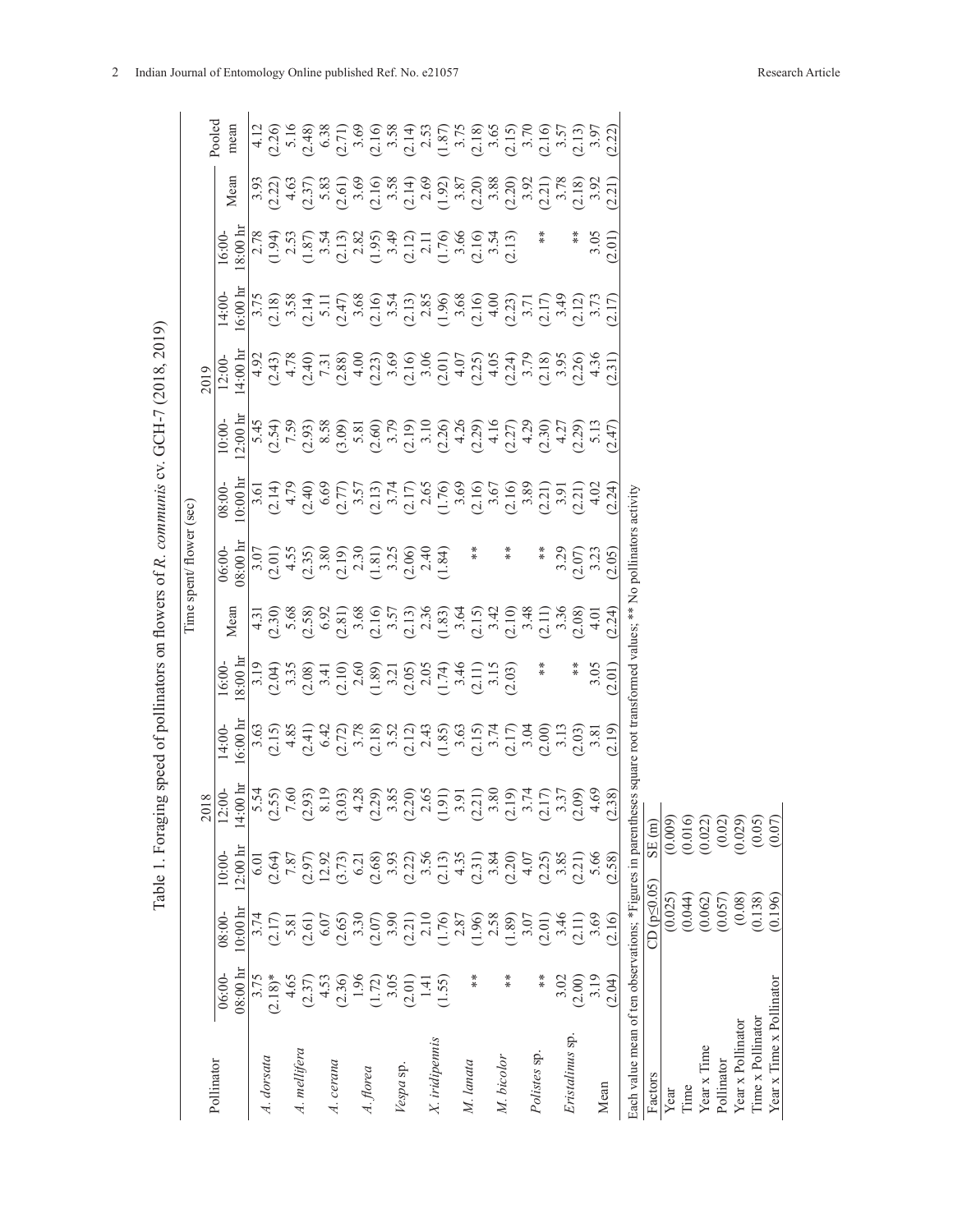|                                                                                                                         |                              |                                  |                                                              |                                                                                                                                                                                                                                                                                                                                               |                  |                                                                                                                                                                                                                                                                                                               |                                                                                                                                                                                                                                                                                                                                                  | Time spent/ flower (sec)                                                                                                                                                                                                                                                                                                                      |                                                                                                                                                                                                                                                                                                                                                                                                                          |                                                                                                                                                                                                                                                                                                                                                                                                                                    |                               |                                                                                                                                                                                                                                                                                                                                                                                                                                   |                                                                                                                                                                                                                                                                                                      |      |                                                                                                                                                                                                                                                                                                                                                                                                                                                                 |
|-------------------------------------------------------------------------------------------------------------------------|------------------------------|----------------------------------|--------------------------------------------------------------|-----------------------------------------------------------------------------------------------------------------------------------------------------------------------------------------------------------------------------------------------------------------------------------------------------------------------------------------------|------------------|---------------------------------------------------------------------------------------------------------------------------------------------------------------------------------------------------------------------------------------------------------------------------------------------------------------|--------------------------------------------------------------------------------------------------------------------------------------------------------------------------------------------------------------------------------------------------------------------------------------------------------------------------------------------------|-----------------------------------------------------------------------------------------------------------------------------------------------------------------------------------------------------------------------------------------------------------------------------------------------------------------------------------------------|--------------------------------------------------------------------------------------------------------------------------------------------------------------------------------------------------------------------------------------------------------------------------------------------------------------------------------------------------------------------------------------------------------------------------|------------------------------------------------------------------------------------------------------------------------------------------------------------------------------------------------------------------------------------------------------------------------------------------------------------------------------------------------------------------------------------------------------------------------------------|-------------------------------|-----------------------------------------------------------------------------------------------------------------------------------------------------------------------------------------------------------------------------------------------------------------------------------------------------------------------------------------------------------------------------------------------------------------------------------|------------------------------------------------------------------------------------------------------------------------------------------------------------------------------------------------------------------------------------------------------------------------------------------------------|------|-----------------------------------------------------------------------------------------------------------------------------------------------------------------------------------------------------------------------------------------------------------------------------------------------------------------------------------------------------------------------------------------------------------------------------------------------------------------|
| Pollinator                                                                                                              |                              |                                  |                                                              | 2018                                                                                                                                                                                                                                                                                                                                          |                  |                                                                                                                                                                                                                                                                                                               |                                                                                                                                                                                                                                                                                                                                                  |                                                                                                                                                                                                                                                                                                                                               |                                                                                                                                                                                                                                                                                                                                                                                                                          |                                                                                                                                                                                                                                                                                                                                                                                                                                    | 2019                          |                                                                                                                                                                                                                                                                                                                                                                                                                                   |                                                                                                                                                                                                                                                                                                      |      | Pooled                                                                                                                                                                                                                                                                                                                                                                                                                                                          |
|                                                                                                                         | $08:00 \text{ hr}$<br>06:00- | $10:00 \text{ hr}$<br>$08:00-$   | $2:00 \text{ hr}$<br>$10:00-$                                | $\begin{array}{l} 12.00 \\ 14.00 \\ 14.00 \\ -1.50 \\ -1.50 \\ -1.50 \\ -1.50 \\ -1.50 \\ -1.50 \\ -1.50 \\ -1.50 \\ -1.50 \\ -1.50 \\ -1.50 \\ -1.50 \\ -1.50 \\ -1.50 \\ -1.50 \\ -1.50 \\ -1.50 \\ -1.50 \\ -1.50 \\ -1.50 \\ -1.50 \\ -1.50 \\ -1.50 \\ -1.50 \\ -1.50 \\ -1.50 \\ -1.50 \\ -1.50 \\ -1.50 \\ -1.50 \\ -1.50 \\ -1.50 \\$ | 6:00 h<br>14:00- | 8:00h<br>16:00                                                                                                                                                                                                                                                                                                | Mean                                                                                                                                                                                                                                                                                                                                             | $18:00 \text{ h}$<br>$06:00-$                                                                                                                                                                                                                                                                                                                 | $0:00 \; \mathrm{h}$<br>$08:00 -$                                                                                                                                                                                                                                                                                                                                                                                        | 2:00 h<br>10:00                                                                                                                                                                                                                                                                                                                                                                                                                    | $4:00 \; \mathrm{h}$<br>12:00 | $6:00 \;{\rm{h}}$<br>14:00                                                                                                                                                                                                                                                                                                                                                                                                        | $8:00 \; \mathrm{h}$<br>16:00                                                                                                                                                                                                                                                                        | Mean | mean                                                                                                                                                                                                                                                                                                                                                                                                                                                            |
|                                                                                                                         | 4.50                         | 5.24                             | 5.76                                                         |                                                                                                                                                                                                                                                                                                                                               |                  |                                                                                                                                                                                                                                                                                                               |                                                                                                                                                                                                                                                                                                                                                  |                                                                                                                                                                                                                                                                                                                                               |                                                                                                                                                                                                                                                                                                                                                                                                                          |                                                                                                                                                                                                                                                                                                                                                                                                                                    |                               |                                                                                                                                                                                                                                                                                                                                                                                                                                   |                                                                                                                                                                                                                                                                                                      |      |                                                                                                                                                                                                                                                                                                                                                                                                                                                                 |
| A. dorsata                                                                                                              | $(2.34)$ *                   | (64.2)                           | (2.60)                                                       |                                                                                                                                                                                                                                                                                                                                               |                  |                                                                                                                                                                                                                                                                                                               |                                                                                                                                                                                                                                                                                                                                                  |                                                                                                                                                                                                                                                                                                                                               |                                                                                                                                                                                                                                                                                                                                                                                                                          |                                                                                                                                                                                                                                                                                                                                                                                                                                    |                               |                                                                                                                                                                                                                                                                                                                                                                                                                                   |                                                                                                                                                                                                                                                                                                      |      |                                                                                                                                                                                                                                                                                                                                                                                                                                                                 |
|                                                                                                                         | 4.90                         | 6.04                             | 7.58                                                         |                                                                                                                                                                                                                                                                                                                                               |                  |                                                                                                                                                                                                                                                                                                               |                                                                                                                                                                                                                                                                                                                                                  |                                                                                                                                                                                                                                                                                                                                               |                                                                                                                                                                                                                                                                                                                                                                                                                          |                                                                                                                                                                                                                                                                                                                                                                                                                                    |                               |                                                                                                                                                                                                                                                                                                                                                                                                                                   |                                                                                                                                                                                                                                                                                                      |      |                                                                                                                                                                                                                                                                                                                                                                                                                                                                 |
| A. mellifera                                                                                                            | (2.42)                       | (2.65)                           | (2.92)                                                       |                                                                                                                                                                                                                                                                                                                                               |                  |                                                                                                                                                                                                                                                                                                               |                                                                                                                                                                                                                                                                                                                                                  |                                                                                                                                                                                                                                                                                                                                               |                                                                                                                                                                                                                                                                                                                                                                                                                          |                                                                                                                                                                                                                                                                                                                                                                                                                                    |                               |                                                                                                                                                                                                                                                                                                                                                                                                                                   |                                                                                                                                                                                                                                                                                                      |      |                                                                                                                                                                                                                                                                                                                                                                                                                                                                 |
|                                                                                                                         | 5.53                         | 6.51                             | 9.92                                                         |                                                                                                                                                                                                                                                                                                                                               |                  |                                                                                                                                                                                                                                                                                                               |                                                                                                                                                                                                                                                                                                                                                  |                                                                                                                                                                                                                                                                                                                                               |                                                                                                                                                                                                                                                                                                                                                                                                                          |                                                                                                                                                                                                                                                                                                                                                                                                                                    |                               |                                                                                                                                                                                                                                                                                                                                                                                                                                   |                                                                                                                                                                                                                                                                                                      |      |                                                                                                                                                                                                                                                                                                                                                                                                                                                                 |
| A. cerana                                                                                                               | (2.55)                       | (2.74)                           | (3.30)                                                       |                                                                                                                                                                                                                                                                                                                                               |                  | $\begin{array}{l} 11.9 \\ 12.9 \\ 13.9 \\ 14.9 \\ 15.9 \\ 16.9 \\ 17.9 \\ 18.9 \\ 19.9 \\ 19.9 \\ 19.9 \\ 19.9 \\ 19.9 \\ 19.9 \\ 19.9 \\ 19.9 \\ 19.9 \\ 19.9 \\ 19.9 \\ 19.9 \\ 19.9 \\ 19.9 \\ 19.9 \\ 19.9 \\ 19.9 \\ 19.9 \\ 19.9 \\ 19.9 \\ 19.9 \\ 19.9 \\ 19.9 \\ 19.9 \\ 19.9 \\ 19.9 \\ 19.9 \\ 19$ | $\begin{array}{l} 4.65 \\ (2.37) \\ (3.78) \\ (5.8) \\ (5.8) \\ (5.8) \\ (5.8) \\ (5.8) \\ (5.8) \\ (5.8) \\ (5.8) \\ (5.8) \\ (5.8) \\ (5.8) \\ (5.8) \\ (5.8) \\ (5.8) \\ (5.8) \\ (5.8) \\ (5.8) \\ (5.8) \\ (5.8) \\ (5.8) \\ (5.8) \\ (5.8) \\ (5.8) \\ (5.8) \\ (5.8) \\ (5.8) \\ (5.8) \\ (5.8) \\ (5.8) \\ (5.8) \\ (5.8) \\ (5.8) \\ ($ | $\begin{array}{c} 3.27 \\ 2.66 \\ 2.43 \\ 3.71 \\ -0.58 \\ -0.59 \\ -0.59 \\ -0.59 \\ -0.59 \\ -0.59 \\ -0.59 \\ -0.59 \\ -0.59 \\ -0.59 \\ -0.59 \\ -0.59 \\ -0.59 \\ -0.59 \\ -0.59 \\ -0.59 \\ -0.59 \\ -0.59 \\ -0.59 \\ -0.59 \\ -0.59 \\ -0.59 \\ -0.59 \\ -0.59 \\ -0.59 \\ -0.59 \\ -0.59 \\ -0.59 \\ -0.59 \\ -0.59 \\ -0.59 \\ -0.$ | $(3,6) \times (3,6) \times (3,6) \times (3,6) \times (3,6) \times (3,6) \times (3,6) \times (3,6) \times (3,6) \times (3,6) \times (3,6) \times (3,6) \times (3,6) \times (3,6) \times (3,6) \times (3,6) \times (3,6) \times (3,6) \times (3,6) \times (3,6) \times (3,6) \times (3,6) \times (3,6) \times (3,6) \times (3,6) \times (3,6) \times (3,6) \times (3,6) \times (3,6) \times (3,6) \times (3,6) \times (3,$ | $5.32\begin{array}{l} 5.92\end{array} \begin{array}{l} 5.72\end{array} \begin{array}{l} 1,000\end{array} \begin{array}{l} 1,000\end{array} \begin{array}{l} 2,000\end{array} \begin{array}{l} 2,000\end{array} \begin{array}{l} 2,000\end{array} \begin{array}{l} 2,000\end{array} \begin{array}{l} 2,000\end{array} \begin{array}{l} 2,000\end{array} \begin{array}{l} 2,000\end{array} \begin{array}{l} 2,000\end{array} \begin$ |                               | $\begin{array}{l} 69 \overline{)61} \overline{)63} \overline{)64} \overline{)64} \overline{)63} \overline{)64} \overline{)64} \overline{)63} \overline{)64} \overline{)64} \overline{)65} \overline{)64} \overline{)64} \overline{)65} \overline{)64} \overline{)65} \overline{)64} \overline{)65} \overline{)65} \overline{)65} \overline{)66} \overline{)66} \overline{)66} \overline{)66} \overline{)66} \overline{)66} \over$ | $\begin{array}{l} (2.78)\\ (1.94)\\ (1.86)\\ (1.87)\\ (2.81)\\ (2.81)\\ (2.81)\\ (2.81)\\ (2.81)\\ (2.81)\\ (2.81)\\ (2.81)\\ (2.81)\\ (2.81)\\ (2.81)\\ (2.81)\\ (2.81)\\ (2.81)\\ (2.81)\\ (2.81)\\ (2.81)\\ (2.81)\\ (2.81)\\ (2.81)\\ (2.81)\\ (2.81)\\ (2.81)\\ (2.81)\\ (2.81)\\ (2.81)\\ (2.$ |      | $\begin{array}{l} \mathcal{A},\mathcal{C},\mathcal{C},\mathcal{C},\mathcal{C},\mathcal{C},\mathcal{C},\mathcal{C},\mathcal{C},\mathcal{C},\mathcal{C},\mathcal{C},\mathcal{C},\mathcal{C},\mathcal{C},\mathcal{C},\mathcal{C},\mathcal{C},\mathcal{C},\mathcal{C},\mathcal{C},\mathcal{C},\mathcal{C},\mathcal{C},\mathcal{C},\mathcal{C},\mathcal{C},\mathcal{C},\mathcal{C},\mathcal{C},\mathcal{C},\mathcal{C},\mathcal{C},\mathcal{C},\mathcal{C},\mathcal$ |
|                                                                                                                         | 2.96                         | 3.98                             | $6.10$                                                       |                                                                                                                                                                                                                                                                                                                                               |                  |                                                                                                                                                                                                                                                                                                               |                                                                                                                                                                                                                                                                                                                                                  |                                                                                                                                                                                                                                                                                                                                               |                                                                                                                                                                                                                                                                                                                                                                                                                          |                                                                                                                                                                                                                                                                                                                                                                                                                                    |                               |                                                                                                                                                                                                                                                                                                                                                                                                                                   |                                                                                                                                                                                                                                                                                                      |      |                                                                                                                                                                                                                                                                                                                                                                                                                                                                 |
| A. florea                                                                                                               | (1.99)                       | (2.23)                           | (2.66)                                                       |                                                                                                                                                                                                                                                                                                                                               |                  |                                                                                                                                                                                                                                                                                                               |                                                                                                                                                                                                                                                                                                                                                  |                                                                                                                                                                                                                                                                                                                                               |                                                                                                                                                                                                                                                                                                                                                                                                                          |                                                                                                                                                                                                                                                                                                                                                                                                                                    |                               |                                                                                                                                                                                                                                                                                                                                                                                                                                   |                                                                                                                                                                                                                                                                                                      |      |                                                                                                                                                                                                                                                                                                                                                                                                                                                                 |
|                                                                                                                         | 3.55                         |                                  |                                                              |                                                                                                                                                                                                                                                                                                                                               |                  |                                                                                                                                                                                                                                                                                                               |                                                                                                                                                                                                                                                                                                                                                  |                                                                                                                                                                                                                                                                                                                                               |                                                                                                                                                                                                                                                                                                                                                                                                                          |                                                                                                                                                                                                                                                                                                                                                                                                                                    |                               |                                                                                                                                                                                                                                                                                                                                                                                                                                   |                                                                                                                                                                                                                                                                                                      |      |                                                                                                                                                                                                                                                                                                                                                                                                                                                                 |
| Vespa sp                                                                                                                | (2.13)                       | $(2.29)$<br>$(2.34)$<br>$(1.84)$ | 4.10<br>$(2.25)$<br>$4.32$<br>$(2.30)$<br>$4.42$<br>$(2.32)$ |                                                                                                                                                                                                                                                                                                                                               |                  |                                                                                                                                                                                                                                                                                                               |                                                                                                                                                                                                                                                                                                                                                  |                                                                                                                                                                                                                                                                                                                                               |                                                                                                                                                                                                                                                                                                                                                                                                                          |                                                                                                                                                                                                                                                                                                                                                                                                                                    |                               |                                                                                                                                                                                                                                                                                                                                                                                                                                   |                                                                                                                                                                                                                                                                                                      |      |                                                                                                                                                                                                                                                                                                                                                                                                                                                                 |
|                                                                                                                         | 2.85                         |                                  |                                                              |                                                                                                                                                                                                                                                                                                                                               |                  |                                                                                                                                                                                                                                                                                                               |                                                                                                                                                                                                                                                                                                                                                  |                                                                                                                                                                                                                                                                                                                                               |                                                                                                                                                                                                                                                                                                                                                                                                                          |                                                                                                                                                                                                                                                                                                                                                                                                                                    |                               |                                                                                                                                                                                                                                                                                                                                                                                                                                   |                                                                                                                                                                                                                                                                                                      |      |                                                                                                                                                                                                                                                                                                                                                                                                                                                                 |
| X. iridipennis                                                                                                          | (1.96)                       |                                  |                                                              |                                                                                                                                                                                                                                                                                                                                               |                  |                                                                                                                                                                                                                                                                                                               |                                                                                                                                                                                                                                                                                                                                                  |                                                                                                                                                                                                                                                                                                                                               |                                                                                                                                                                                                                                                                                                                                                                                                                          |                                                                                                                                                                                                                                                                                                                                                                                                                                    |                               |                                                                                                                                                                                                                                                                                                                                                                                                                                   |                                                                                                                                                                                                                                                                                                      |      |                                                                                                                                                                                                                                                                                                                                                                                                                                                                 |
|                                                                                                                         |                              | $3.50$<br>(2.12)                 |                                                              |                                                                                                                                                                                                                                                                                                                                               |                  |                                                                                                                                                                                                                                                                                                               |                                                                                                                                                                                                                                                                                                                                                  |                                                                                                                                                                                                                                                                                                                                               |                                                                                                                                                                                                                                                                                                                                                                                                                          |                                                                                                                                                                                                                                                                                                                                                                                                                                    |                               |                                                                                                                                                                                                                                                                                                                                                                                                                                   |                                                                                                                                                                                                                                                                                                      |      |                                                                                                                                                                                                                                                                                                                                                                                                                                                                 |
| M. lanata                                                                                                               | **                           |                                  |                                                              |                                                                                                                                                                                                                                                                                                                                               |                  |                                                                                                                                                                                                                                                                                                               |                                                                                                                                                                                                                                                                                                                                                  | $*$                                                                                                                                                                                                                                                                                                                                           |                                                                                                                                                                                                                                                                                                                                                                                                                          |                                                                                                                                                                                                                                                                                                                                                                                                                                    |                               |                                                                                                                                                                                                                                                                                                                                                                                                                                   |                                                                                                                                                                                                                                                                                                      |      |                                                                                                                                                                                                                                                                                                                                                                                                                                                                 |
|                                                                                                                         |                              | 3.11                             | 4.45                                                         |                                                                                                                                                                                                                                                                                                                                               |                  |                                                                                                                                                                                                                                                                                                               |                                                                                                                                                                                                                                                                                                                                                  |                                                                                                                                                                                                                                                                                                                                               |                                                                                                                                                                                                                                                                                                                                                                                                                          |                                                                                                                                                                                                                                                                                                                                                                                                                                    |                               |                                                                                                                                                                                                                                                                                                                                                                                                                                   |                                                                                                                                                                                                                                                                                                      |      |                                                                                                                                                                                                                                                                                                                                                                                                                                                                 |
| M. bicolor                                                                                                              | **                           | (2.02)                           | (2.33)                                                       |                                                                                                                                                                                                                                                                                                                                               |                  |                                                                                                                                                                                                                                                                                                               |                                                                                                                                                                                                                                                                                                                                                  | $*$                                                                                                                                                                                                                                                                                                                                           |                                                                                                                                                                                                                                                                                                                                                                                                                          |                                                                                                                                                                                                                                                                                                                                                                                                                                    |                               |                                                                                                                                                                                                                                                                                                                                                                                                                                   |                                                                                                                                                                                                                                                                                                      |      |                                                                                                                                                                                                                                                                                                                                                                                                                                                                 |
|                                                                                                                         |                              | 3.82                             | 4.52                                                         |                                                                                                                                                                                                                                                                                                                                               |                  |                                                                                                                                                                                                                                                                                                               |                                                                                                                                                                                                                                                                                                                                                  |                                                                                                                                                                                                                                                                                                                                               |                                                                                                                                                                                                                                                                                                                                                                                                                          |                                                                                                                                                                                                                                                                                                                                                                                                                                    |                               |                                                                                                                                                                                                                                                                                                                                                                                                                                   |                                                                                                                                                                                                                                                                                                      |      |                                                                                                                                                                                                                                                                                                                                                                                                                                                                 |
| Polistes sp.                                                                                                            | ∗                            | (2.19)                           | (2.35)                                                       |                                                                                                                                                                                                                                                                                                                                               |                  | $\frac{1}{x}$                                                                                                                                                                                                                                                                                                 |                                                                                                                                                                                                                                                                                                                                                  | $*$                                                                                                                                                                                                                                                                                                                                           |                                                                                                                                                                                                                                                                                                                                                                                                                          |                                                                                                                                                                                                                                                                                                                                                                                                                                    |                               |                                                                                                                                                                                                                                                                                                                                                                                                                                   | ∗                                                                                                                                                                                                                                                                                                    |      |                                                                                                                                                                                                                                                                                                                                                                                                                                                                 |
| Eristalinus sp                                                                                                          | 3.47                         | 3.96                             | 3.88                                                         |                                                                                                                                                                                                                                                                                                                                               |                  |                                                                                                                                                                                                                                                                                                               | $3.68$<br>$2.12$<br>$4.23$                                                                                                                                                                                                                                                                                                                       | 3.33<br>2.08)<br>3.25<br>2.06)                                                                                                                                                                                                                                                                                                                |                                                                                                                                                                                                                                                                                                                                                                                                                          |                                                                                                                                                                                                                                                                                                                                                                                                                                    |                               |                                                                                                                                                                                                                                                                                                                                                                                                                                   |                                                                                                                                                                                                                                                                                                      |      |                                                                                                                                                                                                                                                                                                                                                                                                                                                                 |
|                                                                                                                         | (2.11)                       | (2.22)                           | (2.20)                                                       |                                                                                                                                                                                                                                                                                                                                               |                  | $*$                                                                                                                                                                                                                                                                                                           |                                                                                                                                                                                                                                                                                                                                                  |                                                                                                                                                                                                                                                                                                                                               |                                                                                                                                                                                                                                                                                                                                                                                                                          |                                                                                                                                                                                                                                                                                                                                                                                                                                    |                               |                                                                                                                                                                                                                                                                                                                                                                                                                                   | *                                                                                                                                                                                                                                                                                                    |      |                                                                                                                                                                                                                                                                                                                                                                                                                                                                 |
|                                                                                                                         | 3.96                         | 4.28                             | 5.50<br>(2.55)                                               |                                                                                                                                                                                                                                                                                                                                               | $3.84$<br>$2.20$ | $3.11$<br>$2.02$                                                                                                                                                                                                                                                                                              |                                                                                                                                                                                                                                                                                                                                                  |                                                                                                                                                                                                                                                                                                                                               |                                                                                                                                                                                                                                                                                                                                                                                                                          |                                                                                                                                                                                                                                                                                                                                                                                                                                    |                               |                                                                                                                                                                                                                                                                                                                                                                                                                                   | 2.98                                                                                                                                                                                                                                                                                                 |      |                                                                                                                                                                                                                                                                                                                                                                                                                                                                 |
| Mean                                                                                                                    | (2.22)                       | (62.29)                          |                                                              | (2.37)                                                                                                                                                                                                                                                                                                                                        |                  |                                                                                                                                                                                                                                                                                                               | 2.28                                                                                                                                                                                                                                                                                                                                             |                                                                                                                                                                                                                                                                                                                                               |                                                                                                                                                                                                                                                                                                                                                                                                                          |                                                                                                                                                                                                                                                                                                                                                                                                                                    |                               |                                                                                                                                                                                                                                                                                                                                                                                                                                   | <b>1.99</b>                                                                                                                                                                                                                                                                                          |      |                                                                                                                                                                                                                                                                                                                                                                                                                                                                 |
| Each value mean of ten observations; *Figures in parentheses square root transformed values; ** No pollinators activity |                              |                                  |                                                              |                                                                                                                                                                                                                                                                                                                                               |                  |                                                                                                                                                                                                                                                                                                               |                                                                                                                                                                                                                                                                                                                                                  |                                                                                                                                                                                                                                                                                                                                               |                                                                                                                                                                                                                                                                                                                                                                                                                          |                                                                                                                                                                                                                                                                                                                                                                                                                                    |                               |                                                                                                                                                                                                                                                                                                                                                                                                                                   |                                                                                                                                                                                                                                                                                                      |      |                                                                                                                                                                                                                                                                                                                                                                                                                                                                 |
| Factors                                                                                                                 |                              |                                  | $CD (p \leq 0.05)$                                           |                                                                                                                                                                                                                                                                                                                                               |                  |                                                                                                                                                                                                                                                                                                               |                                                                                                                                                                                                                                                                                                                                                  |                                                                                                                                                                                                                                                                                                                                               |                                                                                                                                                                                                                                                                                                                                                                                                                          |                                                                                                                                                                                                                                                                                                                                                                                                                                    |                               |                                                                                                                                                                                                                                                                                                                                                                                                                                   |                                                                                                                                                                                                                                                                                                      |      |                                                                                                                                                                                                                                                                                                                                                                                                                                                                 |
| Year                                                                                                                    |                              |                                  | (0.028)                                                      | $\begin{array}{c} \mathrm{SE(m)} \\ (0.017) \\ (0.017) \\ (0.025) \\ (0.022) \\ (0.030) \\ (0.055) \\ (0.058) \end{array}$                                                                                                                                                                                                                    |                  |                                                                                                                                                                                                                                                                                                               |                                                                                                                                                                                                                                                                                                                                                  |                                                                                                                                                                                                                                                                                                                                               |                                                                                                                                                                                                                                                                                                                                                                                                                          |                                                                                                                                                                                                                                                                                                                                                                                                                                    |                               |                                                                                                                                                                                                                                                                                                                                                                                                                                   |                                                                                                                                                                                                                                                                                                      |      |                                                                                                                                                                                                                                                                                                                                                                                                                                                                 |
| Time                                                                                                                    |                              |                                  | (0.048)                                                      |                                                                                                                                                                                                                                                                                                                                               |                  |                                                                                                                                                                                                                                                                                                               |                                                                                                                                                                                                                                                                                                                                                  |                                                                                                                                                                                                                                                                                                                                               |                                                                                                                                                                                                                                                                                                                                                                                                                          |                                                                                                                                                                                                                                                                                                                                                                                                                                    |                               |                                                                                                                                                                                                                                                                                                                                                                                                                                   |                                                                                                                                                                                                                                                                                                      |      |                                                                                                                                                                                                                                                                                                                                                                                                                                                                 |
| Year X Time                                                                                                             |                              |                                  | (0.068)                                                      |                                                                                                                                                                                                                                                                                                                                               |                  |                                                                                                                                                                                                                                                                                                               |                                                                                                                                                                                                                                                                                                                                                  |                                                                                                                                                                                                                                                                                                                                               |                                                                                                                                                                                                                                                                                                                                                                                                                          |                                                                                                                                                                                                                                                                                                                                                                                                                                    |                               |                                                                                                                                                                                                                                                                                                                                                                                                                                   |                                                                                                                                                                                                                                                                                                      |      |                                                                                                                                                                                                                                                                                                                                                                                                                                                                 |
| Pollinator                                                                                                              |                              |                                  | (0.062)                                                      |                                                                                                                                                                                                                                                                                                                                               |                  |                                                                                                                                                                                                                                                                                                               |                                                                                                                                                                                                                                                                                                                                                  |                                                                                                                                                                                                                                                                                                                                               |                                                                                                                                                                                                                                                                                                                                                                                                                          |                                                                                                                                                                                                                                                                                                                                                                                                                                    |                               |                                                                                                                                                                                                                                                                                                                                                                                                                                   |                                                                                                                                                                                                                                                                                                      |      |                                                                                                                                                                                                                                                                                                                                                                                                                                                                 |
| Year X Pollinator                                                                                                       |                              |                                  | (0.088)                                                      |                                                                                                                                                                                                                                                                                                                                               |                  |                                                                                                                                                                                                                                                                                                               |                                                                                                                                                                                                                                                                                                                                                  |                                                                                                                                                                                                                                                                                                                                               |                                                                                                                                                                                                                                                                                                                                                                                                                          |                                                                                                                                                                                                                                                                                                                                                                                                                                    |                               |                                                                                                                                                                                                                                                                                                                                                                                                                                   |                                                                                                                                                                                                                                                                                                      |      |                                                                                                                                                                                                                                                                                                                                                                                                                                                                 |
| Time X Pollinator                                                                                                       |                              |                                  | (0.153)                                                      |                                                                                                                                                                                                                                                                                                                                               |                  |                                                                                                                                                                                                                                                                                                               |                                                                                                                                                                                                                                                                                                                                                  |                                                                                                                                                                                                                                                                                                                                               |                                                                                                                                                                                                                                                                                                                                                                                                                          |                                                                                                                                                                                                                                                                                                                                                                                                                                    |                               |                                                                                                                                                                                                                                                                                                                                                                                                                                   |                                                                                                                                                                                                                                                                                                      |      |                                                                                                                                                                                                                                                                                                                                                                                                                                                                 |
| Year X Time X Pollinator                                                                                                |                              |                                  | (0.216)                                                      |                                                                                                                                                                                                                                                                                                                                               |                  |                                                                                                                                                                                                                                                                                                               |                                                                                                                                                                                                                                                                                                                                                  |                                                                                                                                                                                                                                                                                                                                               |                                                                                                                                                                                                                                                                                                                                                                                                                          |                                                                                                                                                                                                                                                                                                                                                                                                                                    |                               |                                                                                                                                                                                                                                                                                                                                                                                                                                   |                                                                                                                                                                                                                                                                                                      |      |                                                                                                                                                                                                                                                                                                                                                                                                                                                                 |

Table 2. Foraging speed of pollinators on flowers of R. communis cv. DCH-177 (2018 and 2019) Table 2. Foraging speed of pollinators on flowers of *R. communis* cv. DCH-177 (2018 and 2019)

Foraging speed of castor pollinators 3 Sudhanshu Bala Nayak et al.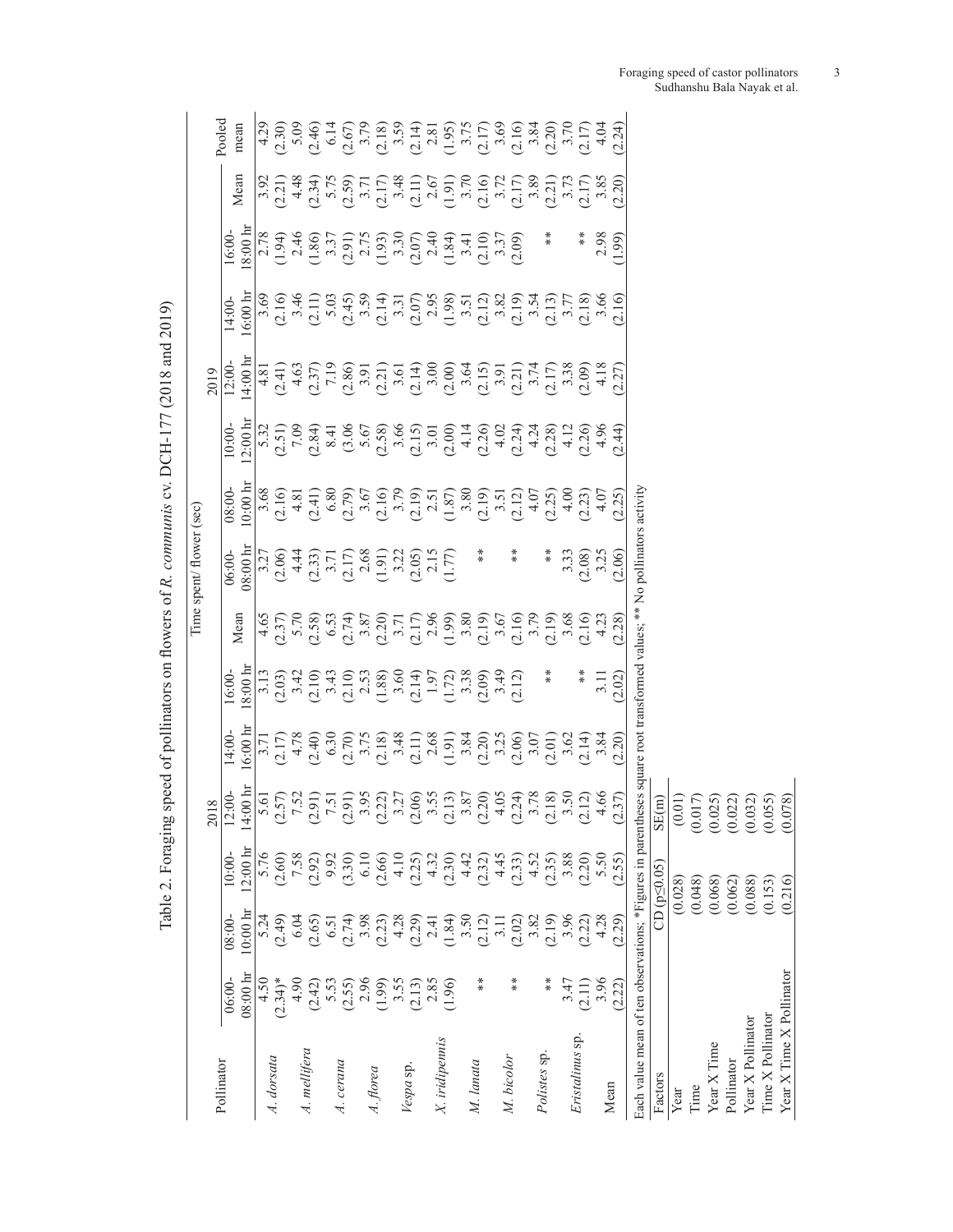at 10.00-12:00 hr with the least values being at 16.00- 18.00 hr. The pooled data revealed that the speed was 3.97 sec/ flower. Amongst the ten pollinators, *A. cerana* spent more time (6.38 sec) and *X. iridipennis*  the least (2.53 sec); and no activity was observed for *Megachile lanata*, *Megachile bicolor* and *Polistes*  sp. during morning (06.00-08.00 hr), while *Polistes*  sp. and *Eristalinus* sp. activity was not found during evening (16.00-18.00 hr). With castor hybrid DCH-177 also same trend was observed (Table 2); in 2018, the mean time spent by a single pollinator varied from 1.97-9.92 sec/ flower and the maximum speed was in *A. cerana* (6.53 sec/ flower) followed by *A. mellifera*  (5.70) and lowest in *X. iridipennis* (2.96); in 2019, it ranged between 2.15 to 8.41 sec/ flower. The maximum foraging speed was at 10.00-12.00 hr and the minimum at 16.00-18.00 hr. The pooled data revealed a mean value of 4.04 sec/ flower.

Comparative analysis of cv. GCH-7, DCH-177 revealed a mean value of 3.97 and 4.04 sec/ flower, respectively (Table 3); foraging speed of an individual bee varied from 2.67 to 6.26 sec/ flower; and *A. cerana* 

| Table 3. Comparative foraging speed of |
|----------------------------------------|
| pollinators on R. communis             |

|                       |        | Time spent/flower (sec) |             |
|-----------------------|--------|-------------------------|-------------|
| Pollinators           | GCH-7  | DCH-177                 | Pooled Mean |
|                       | 4.12   | 4.29                    | 4.20        |
| A. dorsata            | (2.26) | (2.30)                  | (2.28)      |
|                       | 5.16   | 5.09                    | 5.12        |
| A. mellifera          | (2.48) | (2.46)                  | (2.47)      |
|                       | 6.38   | 6.14                    | 6.26        |
| A. cerana             | (2.71) | (2.67)                  | (2.69)      |
|                       | 3.69   | 3.79                    | 3.74        |
| A. florea             | (2.16) | (2.18)                  | (2.17)      |
|                       | 3.58   | 3.59                    | 3.58        |
| <i>Vespa</i> sp.      | (2.14) | (2.14)                  | (2.14)      |
|                       | 2.53   | 2.81                    | 2.67        |
| X. iridipennis        | (1.87) | (1.95)                  | (1.91)      |
|                       | 3.75   | 3.75                    | 3.75        |
| M. lanata             | (2.18) | (2.17)                  | (2.18)      |
|                       | 3.65   | 3.69                    | 3.67        |
| M. bicolor            | (2.15) | (2.16)                  | (2.16)      |
|                       | 3.70   | 3.84                    | 3.77        |
| <i>Polistes</i> sp.   | (2.16) | (2.20)                  | (2.18)      |
|                       | 3.57   | 3.70                    | 3.64        |
| Eristalinus sp.       | (2.13) | (2.17)                  | (2.15)      |
| Mean                  | 3.97   | 4.04                    | 4.00        |
|                       | (2.22) | (2.24)                  | (2.23)      |
|                       |        |                         |             |
| Factor                |        | $CD (p \le 0.05)$       | SE(m)       |
| Pollinator            |        | (0.084)                 | (0.03)      |
| Cultivar              |        | (0.065)                 | (0.023)     |
| Pollinator x Cultivar |        | (0.205)                 | (0.074)     |

\*Figures in parentheses square root transformed values

was showing maximum speed (6.26 sec/ flower), and the least speed was in *X. iridipennis*. This result corroborates with the least speed observed in X. *tenuiscapa* (Singh, 2016). Mohapatra and Sontakke (2012) also observed in sesame flower that with *A. cerana, A. dorsata* and *A. florea* it varied from 4.7 to 11.0 sec. Rao (2019) observed these as- *A. florea* (8.43), *A. mellifera* (6.51), *A. cerana* (6.22), *A. dorsata* (5.58), *M. cephalotes* (3.87) and *M. lanata* (4.06 sec/ flower). The peak time was between 10.00 to 12.00 hr. The time spent/ flower varies during foraging in various crops (Brunet, 2009). Nayak et al. (2019) also reported foraging speed of *Bombus haemorrhoidalis* (6.31 sec/ flower) and *A. mellifera* (11.50 sec/ flower) to be maximum during 10-12 hr in Kiwi fruit. Yankit (2016) and Ahmad et al. (2015) observed similar values for *B. haemorrhoidalis*  on cucumber and tomato under polyhouse.

The mean foraging speed was found to be maximum in *A. dorsata* (4.64 sec), and the least with *A. florea* (3.32 sec), and maximum being at 09.00-1.00, and minimum during 03.00-5.00 pm for all the honey bees (Das et al. 2019). In contrast to the present study, foraging speed in *A. florae* varied (167.50- 216.71 sec) followed by *A. dorsata* (5.04-6.47 sec), *A. mellifera* (5.79-9.50 sec) and *A. cerana* (5.44-6.57 sec) on pumpkin flower (Lalita and Kumar, 2017). Jat et al. (2017) observed maximum foraging speed with the nectar forager *A. dorsata* (22.4 sec/ flower) followed by its pollen foragers (19.0) while *A. mellifera* recorded with minimum foraging speed for nectar+ pollen (4.6 sec/ flower), pollen (4.9) and nectar (7.4) on Egyptian clover. Negussie et al. (2013) reported the least foraging speed for *A. mellifera* i.e*,* 8±1 sec/ inflorescence and 22±2 sec/tree on jatropha. Rianti et al. (2010) also observed such speeds in polliantors. Ahmad et al. (2017) found that *A. cerana* spent 6.24± 0.12 sec and visited 10.50± 0.18 flowers/ min; *A. mellifera* 8.44± 0.38 sec/ flower and visited 9.40± 0.12 flowers/ min on apple. But Devi et al. (2016) reported maximum foraging speed value of *A. florea* (44.70 sec) in mustard. Nagpal (2020) observed *Apis florea* (6.08 sec), *A. dorsata* (3.41 sec), *A. mellifera* (2.60 sec) and *A. cerana indica* (2.33 sec). Poonam (2019) revealed that *A. florea* spent the maximum time (5.3 sec) followed by *A. dorsata* (1.7 sec), *A. mellifera* (1.6 sec) and *A. cerana* (1.3 sec) in early sown rapeseed-mustard.

#### **REFERENCES**

Abrol D P. 2016. Foraging strategies in honeybees, *Apis dorsata* F. and *Apis florea* F. in relation to availability of energy rewards. Journal of Apiculture 31(1): 9-18.